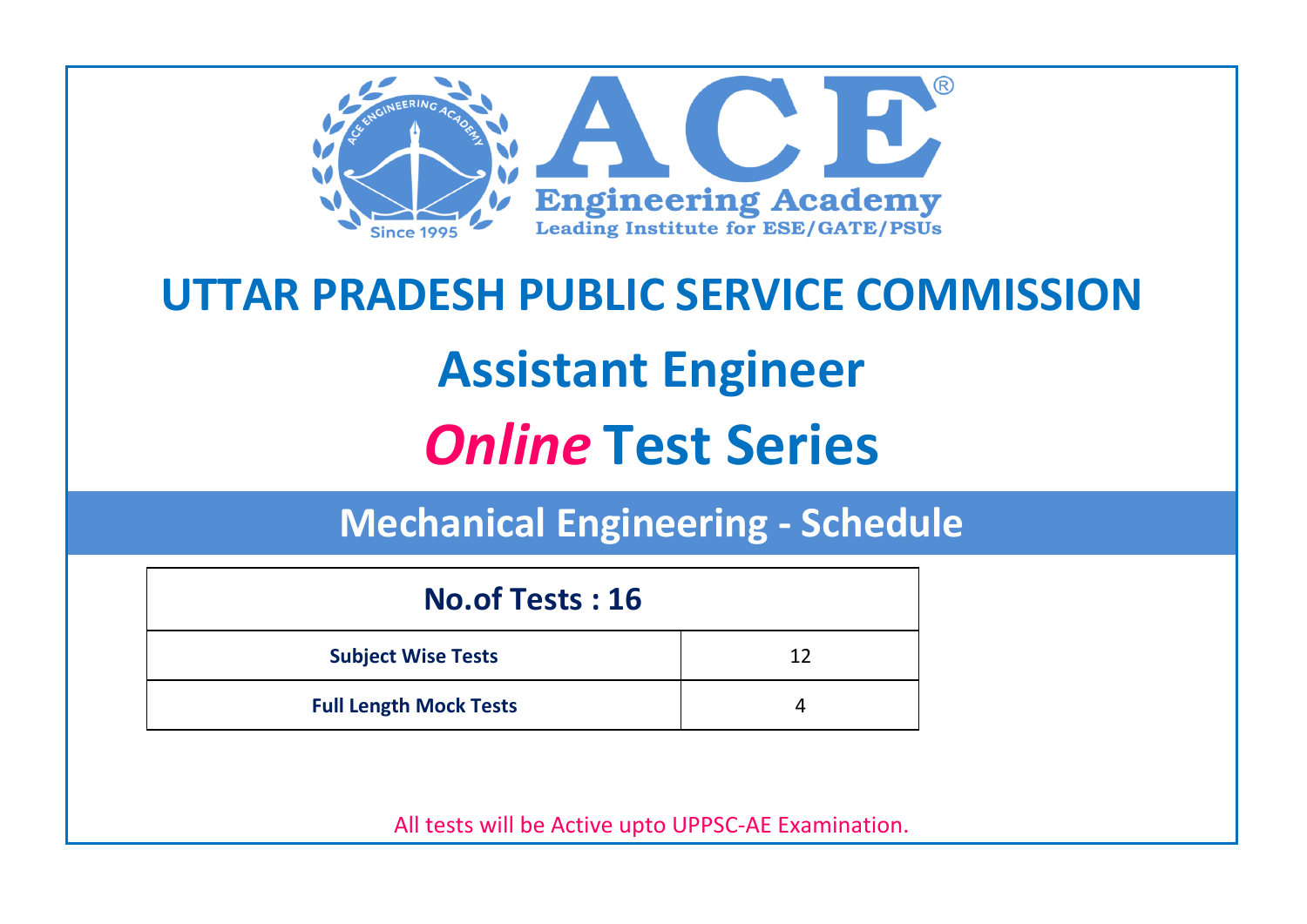# **Subject wise Tests**

### **(No.of Questions: 50, Max Marks: 150 and Time duration: 60 Minutes)**

| <b>Test No</b>        |                                                                                                                                                                                                                                                                                                                                                                                                                                                                                                                                                                                                                                                                                                                                                        | <b>Name of the Subject</b>                                                                                                                                                                                                                                                | Date of<br><b>Activation</b> |
|-----------------------|--------------------------------------------------------------------------------------------------------------------------------------------------------------------------------------------------------------------------------------------------------------------------------------------------------------------------------------------------------------------------------------------------------------------------------------------------------------------------------------------------------------------------------------------------------------------------------------------------------------------------------------------------------------------------------------------------------------------------------------------------------|---------------------------------------------------------------------------------------------------------------------------------------------------------------------------------------------------------------------------------------------------------------------------|------------------------------|
| Test-01<br>(Paper-I)  | <b>Engineering Mechanics + Mechanics of Solids:</b><br>Analysis of force systems, friction, cendtroid and centre of gravity, trusses and beams, rinciple of virtual work, kinematics and kinetics of<br>particle, kinematics and kinetics of rigid bodies.<br>Stresses and strains, compound stresses strains, Torsion of circular shafts, stresses and deflections in beams unsymmetrical bending,<br>curved beams, Thin and thick cylinders and spheres, Buckling of columns, Energy methods, helical and leaf springs.                                                                                                                                                                                                                              |                                                                                                                                                                                                                                                                           | 01-12-2021                   |
| Test-02<br>(Paper-II) | Thermodynamics:<br>combustion.                                                                                                                                                                                                                                                                                                                                                                                                                                                                                                                                                                                                                                                                                                                         | Thermodynamic systems and processes, properties of pure substances, concepts and applications of zeroth, first and second law of<br>thermodynamics, entropy, availability and irreversibility, detailed analysis of thermodynamic cycles, ideal and real gases, fuels and | 02-12-2021                   |
| Test-03<br>(Paper-I)  | <b>Mechanism and Machines + Design of Machine Elements:</b><br>Velocity and acceleration of links, cams and followers gears and gear trains clutches, belt drives, brakes and dynamometers, Flywheel<br>and governors, balancing of rotating and reciprocating masses, balancing of multi cylinder engines, Free and forced vibration, damped<br>vibration, whirling of shafts.<br>Design for Static and dynamic loading, Theories of failure, fatigue principles of design of rivetted,welded and bolted<br>joints, shafts, springs, bearings, brakes, clutches and flywheels.                                                                                                                                                                        |                                                                                                                                                                                                                                                                           | 03-12-2021                   |
| Test-04               | <b>Fluid Mechanics:</b><br>Basic concepts and properties of fluids, manometry, fluid statics, buoyancy, equations of motion, Bernoulli's equation and applications,<br>(Paper-II) viscous flow of incompressible fluids, laminar and turbulent flows, flow through pipes and head losses in pipes, dimensional analysis,<br>Forces on immersed bodies and boundary layer over a flat plate, isentropic and adiabatic flows, normal shock waves                                                                                                                                                                                                                                                                                                         |                                                                                                                                                                                                                                                                           | 04-12-2021                   |
| Test-05               | <b>Engineering Materials + Industrial Engineering</b><br>Crystal systems and crystallography, crystal imperfections, Alloys and phase diagrams, Heat treatment, ferrousand non errousmetalsand<br>(Paper-I) alloys, Mechanical propertiesand testing.<br>Production, planning and control, inventory control and operation, research, CPM and PERT.                                                                                                                                                                                                                                                                                                                                                                                                    |                                                                                                                                                                                                                                                                           | 05-12-2021                   |
| Test-06<br>(Paper-II) | <b>Heat Transfer:</b><br>Modes of heat transfer, steady and unsteady heat conduction, thermocouple time constant, critical thickness of insulation, heat transfer<br>from fins, momentum and energy equations for boundary layer flow on a flat plate. Free and forced convection, radiation heat transfer,<br>Stefan-Boltzmann law, shape factor, black and grey body radiation heat exchange, boiling and condensation, heat exchanger analysis,<br>LMTD and NTU - effectiveness methods.                                                                                                                                                                                                                                                            |                                                                                                                                                                                                                                                                           | 06-12-2021                   |
| Test-07<br>(Paper-I)  | <b>Manufacturing:</b><br>Metal casting, metal forming, metal joining, Mechanics of metal cutting, machining and machine tool operations, unconventional<br>machining methods limits, fits and tolerances, inspection: Surface roughness, comparators, computer integrated manufacturing, Flexible<br>manufacturing systems, jigs and fixtures                                                                                                                                                                                                                                                                                                                                                                                                          |                                                                                                                                                                                                                                                                           | 07-12-2021                   |
| Test-08<br>(Paper-II) | <b>Energy conversion:</b><br>[SI and CI engines, performance characteristics and testing of IC engines, combustion phenomena in SI and CI engines, carburetion and<br>fuel injection systems, emissions and emission control. Reciprocating and rotary pumps, pelton wheel, Francis and Kaplan turbines,<br>velocity diagrams impulse and reaction principles steam and gas turbines; Rankine and Brayton cycles with regeneration and reheat,<br>08-12-2021<br>high pressure boilers, draft, condensers. Unconventional power systems, including nuclear, MHD, biomass, wind and tidal systems,<br>utilization of solar energy; Reciprocating and rotary compressors; theory and applications, Theory of propulsions, pulsejet and ramjet<br>engines. |                                                                                                                                                                                                                                                                           |                              |
| Test-09<br>(Paper-I)  | <b>Mechatronics and Robotics:</b><br>Microprocessors and microcontrollers, Architecture, Programming, Computer interfacing Programmable logic controller, sensors and<br>actuators, Piezoelectric accelerometers, Hall effect sensors, optical encoder, resolver, Inductosyn, Pneumatic and Hydraulic Actuators,<br>09-12-2021<br>stepper motor, control system, mathematical modeling, control signals, controllability and observability, Robotics: Robot classification,<br>robot specification. Notation: Direct and inverse kinematics homogeneous co-ordinates and arm equation of four axix SCARA Robot.                                                                                                                                        |                                                                                                                                                                                                                                                                           |                              |
| Test-10               | <b>Environmental control:</b><br>Vapour compression, vapour absorption, steam jet and air refrigeration systems, properties of refrigerant and their nomenclature,<br>10-12-2021<br>(Paper-II) psychometrics properties and processes, psychrometic relations, use of pschrometic chart, load estimation, supply air conditions,<br>sensible heat factors, air conditioning system layout, comfort chart, comfort and industrial air conditioning.                                                                                                                                                                                                                                                                                                     |                                                                                                                                                                                                                                                                           |                              |
| Test-11<br>(Paper-I)  | <b>General Hindi</b>                                                                                                                                                                                                                                                                                                                                                                                                                                                                                                                                                                                                                                                                                                                                   | (No.of Questions: 25, Max Marks: 75 and Time duration: 30 Minutes)                                                                                                                                                                                                        | 11-12-2021                   |
| Test-12<br>(Paper-II) | <b>General studies</b>                                                                                                                                                                                                                                                                                                                                                                                                                                                                                                                                                                                                                                                                                                                                 |                                                                                                                                                                                                                                                                           | 12-12-2021                   |